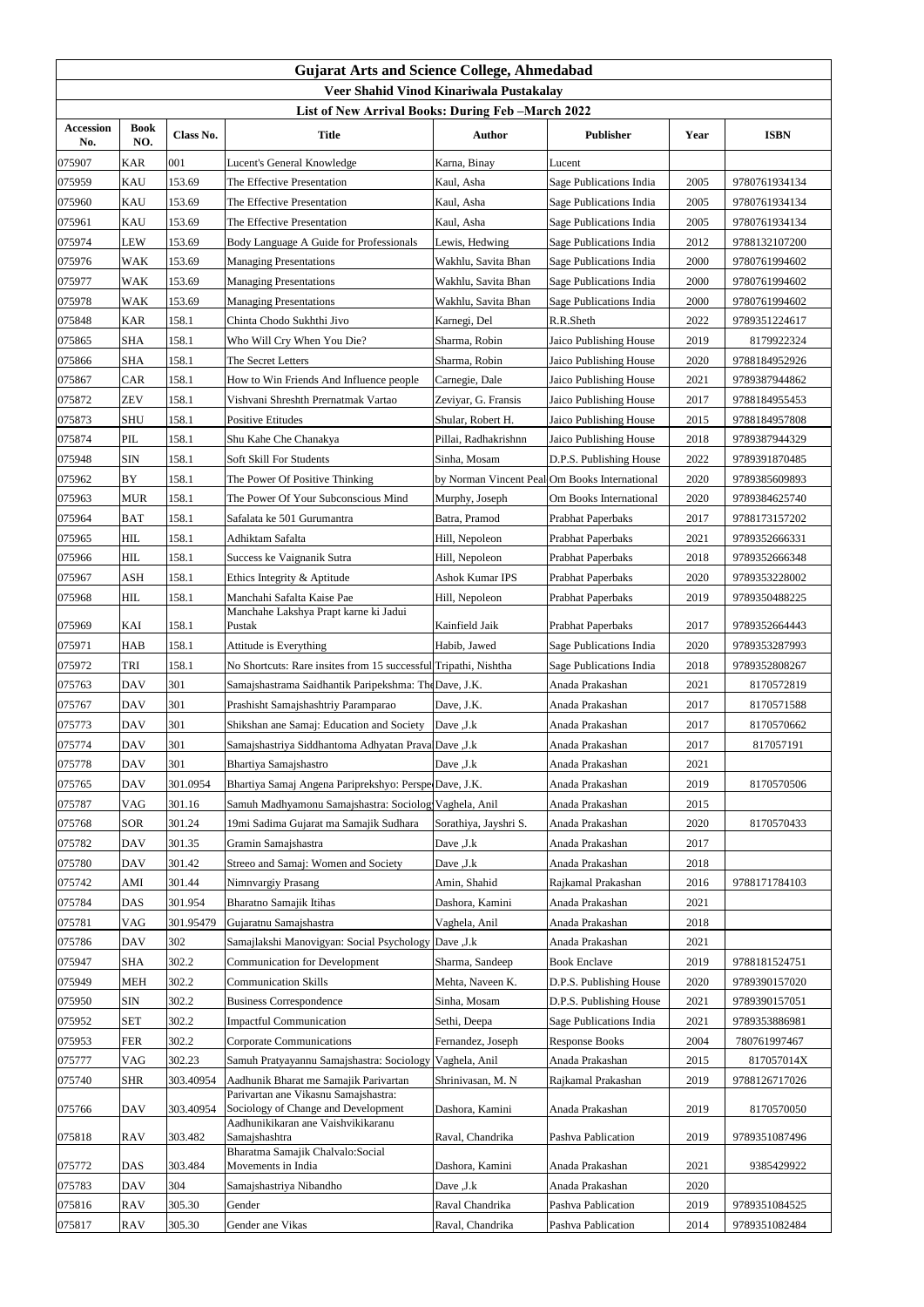| 075788 | <b>JOS</b> | 305.40    | Sahitya And Samaj                                                           | Joshi, Vidhyut    | Anada Prakashan            | 2021 |                |
|--------|------------|-----------|-----------------------------------------------------------------------------|-------------------|----------------------------|------|----------------|
| 075769 | <b>JOS</b> | 306.2     | Rajakiy Samajshastra: Political Sociology                                   | Joshi Parul       | Anada Prakashan            | 2017 | 8170571510     |
| 075770 | <b>DAS</b> | 306.4     | Sanskruti ane Samaj                                                         | Dashora, Kamini   | Anada Prakashan            | 2021 | 9385429957     |
| 075771 | <b>PAT</b> | 306.954   | Aadivasi Samajma Parivartan ane Vikas:<br>Change and Development in Tribals | Patel J.C.        | Anada Prakashan            | 2019 | 9385429388     |
| 075764 | <b>DAV</b> | 307.2     | Samajik Vigyanma Sanshodhan                                                 | Dave, Harshida    | Anada Prakashan            | 2020 | 8170571499     |
| 075779 | <b>DAV</b> | 307.2     | Samajshastriya Sanshodhan Paddhati                                          | Dave , J.k        | Anada Prakashan            | 2018 |                |
| 075775 | <b>JOS</b> | 307.7205  | Gramin Samajma Samprat Parivartan: Conten Joshi Parul                       |                   | Anada Prakashan            | 2021 | 8170570395     |
| 075741 | <b>SHR</b> | 309.154   | Aadhunik Bharat me Jati                                                     | Shrinivasan, M. N | Rajkamal Prakashan         | 2020 | 9788126701254  |
| 075785 | <b>DAV</b> | 312       | Samajik Vastishastra: Social Demography                                     | Dave , J.k        | Anada Prakashan            | 2018 |                |
| 075643 | <b>KOT</b> | 320       | Politics India                                                              | Kothari, Rajni    | Orient Black-Swan          | 2019 | 9788125042815  |
| 075648 | <b>MIS</b> | 320       | Rajniti Vigyan: Ek Samagra Adhyayan                                         | Mishra Rajesh     | Orient Black-Swan          | 2021 | 9789352878444  |
| 075822 | <b>SHA</b> | 320       | Bharatma Panchayati Raj                                                     | Shah, B.C         | University Granth Nirman   | 2021 | 9789381265437  |
| 075901 | <b>GOK</b> | 320       | <b>Political Science</b>                                                    | Gokhale, B. K.    | Himalaya Publishing Hous   | 2021 | 9789352022847  |
| 075641 | <b>PAR</b> | 320.01    | Aadhunik Rajnitik Darshan                                                   | Parmar, Shubhra   | Orient Black-Swan          | 2019 | 9789352876358  |
| 075662 | <b>SIN</b> | 320.0954  | Bharatiy Shashan aur Rajniti                                                | Sinha, Mahendra   | Orient Black-Swan          | 2019 | 9788125041849  |
| 075631 | <b>JAY</b> | 320.1     | <b>Indian Political Thinkers</b>                                            | Jayapalan, N.     | Atlantic Publishers & Dist | 2021 | 9788171569298  |
| 075638 | LAX        | 320.954   | <b>Indian Polity</b>                                                        | Laxmikanth, M.    | McGrawHill                 | 2022 | 9789354600357  |
| 075642 | <b>BAJ</b> | 320.954   | India, The West, And International Order                                    | Bajpai, Kanti     | Orient Black-Swan          | 2019 | 9789352876587  |
| 075661 | <b>SAR</b> | 320.954   | Bharat me Rajniti                                                           | Sarangi, Prakash  | Orient Black-Swan          | 2019 | 9788125051336  |
|        |            |           | Bharatiya Rajaniti Aur Savidhan: Vikas                                      |                   |                            |      |                |
| 075754 | <b>KAS</b> | 320.954   | Vivad aur Nidan                                                             | Kashyap, Subhash  | Rajkamal Prakashan         | 2016 | 9788126707201  |
| 075684 | YAD        | 321.80954 | Making Sense of Indian Democracy                                            | Yadav, Yogendra   | Permanent black            | 2020 | 9788178246383  |
| 075720 | <b>HAB</b> | 330.954   | Madhyakalin Bharat ka Aarthik Itihas                                        | Habbib, Irfan     | Rajkamal Prakashan         | 2021 | 9788126701759  |
| 075733 | <b>SHA</b> | 333.322   | <b>Bhartiy Samantvad</b>                                                    | Sharma, Ramsharan | Rajkamal Prakashan         | 2019 | 9788171782826  |
| 075819 | <b>RAV</b> | 338.4791  | Pravasananu Samajshastra:sociology of touris Raval, Chandrika               |                   | Pashva Pablication         | 2021 | 9789384748418  |
| 075660 | <b>SIN</b> | 338.954   | Samkalin Bharat ek Parichay                                                 | Sinha, Manoj      | Orient Black-Swan          | 2014 | 9788125044611  |
| 075640 | <b>PAN</b> | 341.254   | <b>Indian Foreign Policy</b>                                                | Pant, Harsh V.    | Orient Black-Swan          | 2016 | 9788125063148  |
| 075753 | <b>PAT</b> | 341.75    | Kisan Andolan Dasha aur Disha                                               | Patanayak, Kishan | Rajkamal Prakashan         | 2021 | 9788126712618  |
| 075794 | <b>CHA</b> | 342.54    | Bharat Ka Rashtriya Andolan                                                 | Chandra, Bipan    | Anamika Publisher          | 2019 | 9788179759158  |
| 075801 | <b>BAS</b> | 342.54    | Introduction to the Constitution of India                                   | Basu, Durga Das   | LexisNexis                 | 2013 | 9788180389184  |
| 075789 | <b>CHA</b> | 354       | Aadhunik Bharat                                                             | Chandra, Bipan    | Anamika Publisher          | 2019 | 9788179759721  |
| 075909 | <b>YOR</b> | 420.9     | Your guide to modern English                                                |                   | <b>Maple Press</b>         | 2014 | 9789350330470  |
| 075911 | <b>HAN</b> | 421       | A Handbook of Punctuation                                                   |                   | <b>Maple Press</b>         |      | 9789350331620  |
| 075937 | LAL        | 421       | Principle Guide To Improve Your English                                     | Lal, Mehak        | <b>Rajat Publications</b>  | 2022 | 9888178805399  |
| 075908 | <b>EVE</b> | 422       | Everyday Usage of Common Phrases                                            |                   | <b>Maple Press</b>         | 2014 | 978818355517   |
| 075863 | <b>PAN</b> | 425       | English Communication for Professional Stud Pandit, Nirali                  |                   | Parshva Publication        | 2008 |                |
| 075869 | <b>VYA</b> | 425       | <b>Basic Of English Speaking</b>                                            | Vyas, Ashok       | Gurjar Sahitya Bhavan      | 2018 | 9789351752790  |
| 075940 | <b>BAN</b> | 425       | Text Book of English Communication Skill                                    | Banerjee, Sudesh  | Global Vision Publishing   | 2022 | 9789390423743  |
| 075941 | <b>BAJ</b> | 428       | Principle Guide To Business English                                         | Bajaj, Neha       | <b>Rajat Publications</b>  | 2020 | 9788178805290  |
| 075943 | <b>ARO</b> | 428       | English Learing and Listening Skills                                        | Arora, Deepa      | Aadi Publications          | 2011 | 9789380902227  |
| 075644 | <b>BAN</b> | 428.1     | Spoken English: A Manual of Speech and PhoBansal, R.K.                      |                   | Orient Black-Swan          | 2019 | 9788125050858  |
| 075645 | <b>BAN</b> | 428.1     | Spoken English: A Manual of Speech and PhoBansal, R.K.                      |                   | Orient Black-Swan          | 2019 | 9788125050858  |
| 075646 | <b>BAN</b> | 428.1     | Spoken English: A Manual of Speech and PhoBansal, R.K.                      |                   | Orient Black-Swan          | 2019 | 9788125050858  |
| 075647 | <b>BAN</b> | 428.1     | Spoken English: A Manual of Speech and PhoBansal, R.K.                      |                   | Orient Black-Swan          | 2019 | 9788125050858  |
| 075913 | <b>ENH</b> | 428.1     | <b>Enhance Your Vocabulary</b>                                              |                   | <b>Maple Press</b>         | 2018 | 9789350332207  |
| 075915 | <b>BIG</b> | 428.1     | Big Book of Synonyms & Antonyms for Impeccale English                       |                   | <b>Maple Press</b>         | 2017 | 9789352231034  |
| 075914 | <b>EFF</b> | 428.2     | <b>Effective English</b>                                                    |                   | <b>Maple Press</b>         |      | 9788183555524  |
| 095918 | <b>WIN</b> | 428.2     | Winning With Concise Letters                                                |                   | <b>Maple Press</b>         |      | 9789350333051  |
| 075919 | WRI        | 428.2     | A Write Note To Write Effective Letters                                     |                   | <b>Maple Press</b>         | 2014 | 9789350337028  |
| 075920 | <b>BUS</b> | 428.2     | Business Letters the Road to Success                                        |                   | <b>Maple Press</b>         |      | 9789350334362  |
| 075921 | <b>TIP</b> | 428.2     | Tips For Effective Writing                                                  |                   | <b>Maple Press</b>         | 2014 | 9788183555548  |
| 075942 | <b>BAJ</b> | 428.2     | Principle Guide to Effective English Writing Bajaj, Neha                    |                   | <b>Rajat Publications</b>  | 2022 | 97881778805313 |
| 075946 | LAL        | 428.2     | Principle Guide to Writing Skills                                           | Lal, Mehak        | <b>Rajat Publications</b>  | 2021 | 9788178805566  |
| 075951 | CAR        | 428.2     | The Art of Public Speaking                                                  | Carnegie, Dale    | Ocean Paperbacks           | 2021 | 9788184302615  |
| 075916 | <b>EFF</b> | 428.24    | <b>Effective English Conversations</b>                                      |                   | <b>Maple Press</b>         | 2018 | 9789352230884  |
| 075917 | <b>CVS</b> | 428.24    | Cvs& Bio-dates An Ultimate Guide                                            |                   | <b>Maple Press</b>         | 2012 | 9789350331538  |
| 075912 | <b>HOW</b> | 428.3     | How to Recognize Common Mistakes In<br>English                              |                   | <b>Maple Press</b>         | 2018 | 9789350330487  |
| 075628 | AGG        | 510       | <b>Bio-Mathematics</b>                                                      | Aggarwal, S.K     | <b>ALP Books</b>           | 2009 | 9789380184289  |
| 075629 | AGG        | 510       | <b>Bio-Mathematics</b>                                                      | Aggarwal, S.K     | <b>ALP Books</b>           | 2009 | 9789380184289  |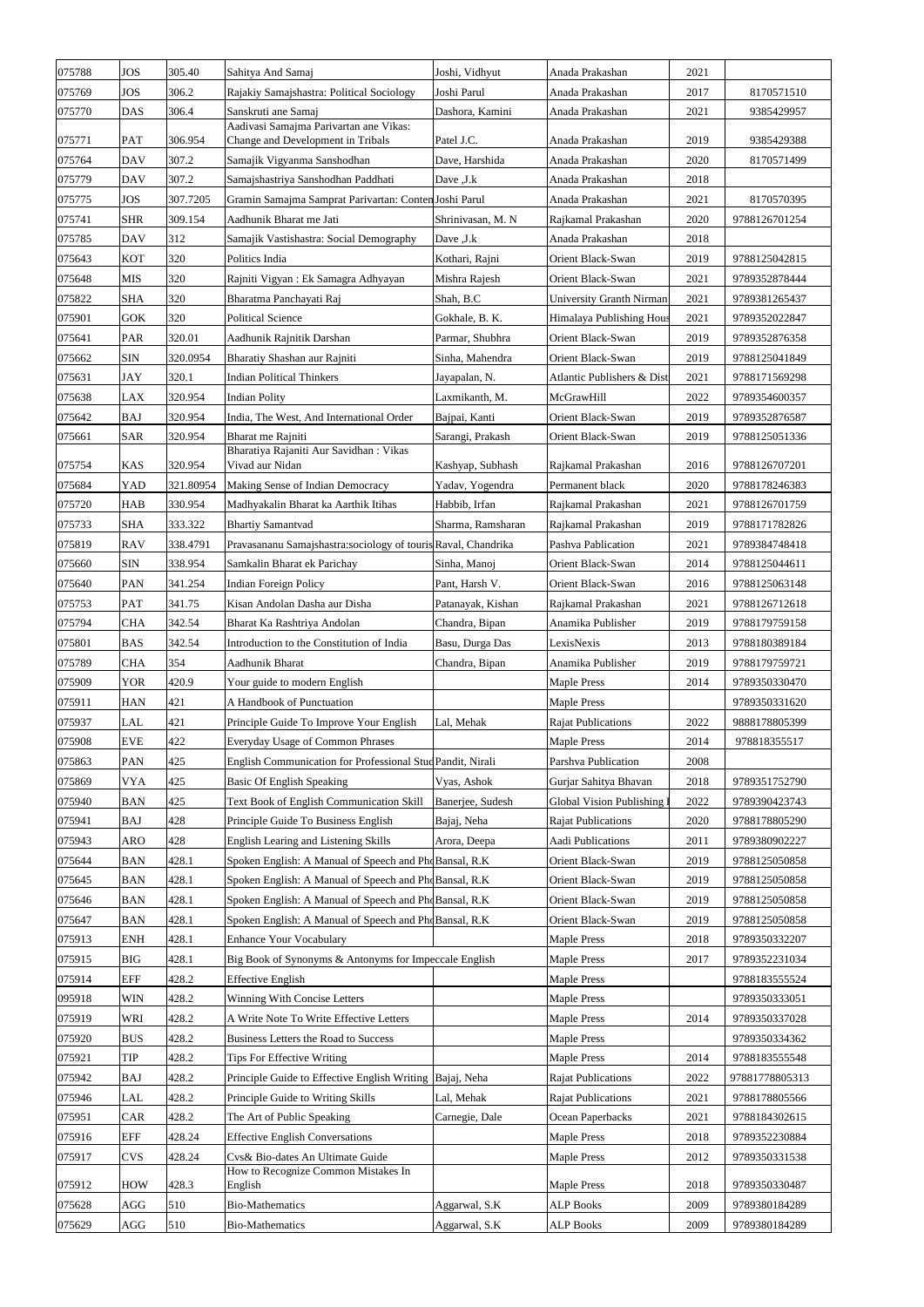| 075630 | AGG        | 510       | <b>Bio-Mathematics</b>                                                  | Aggarwal, S.K              | <b>ALP Books</b>                                   | 2009 | 9789380184289 |
|--------|------------|-----------|-------------------------------------------------------------------------|----------------------------|----------------------------------------------------|------|---------------|
| 075895 | <b>KUM</b> | 514.325   | Topology of Metric Spaces                                               | Kumaresan, S.              | Narosa Publishing House                            | 2021 | 9788184870589 |
| 075894 | <b>AMA</b> | 515.353   | An Elementary Course in Partial Differential<br>Equations               | Amaranath, T.              | Narosa Publishing House                            | 2022 | 9788173195198 |
| 075893 | <b>RAN</b> | 515.42    | An Introduction to Measure and<br><b>Integration</b> [Second Edition]   | Rana, Inder K.             | Narosa Publishing House                            | 2021 | 9788173194306 |
| 075896 | <b>SHA</b> | 517.38    | Ordinary and Partial Differential Equations                             | Shah, Nita H.              | PHI Learning Private Limi                          | 2015 | 9788120350878 |
| 075632 | <b>STE</b> | 517.8     | <b>Complex Analysis</b>                                                 | Stewart, Ian               | Cambridge University Pres                          | 2018 | 9781108436793 |
| 075757 | <b>SIM</b> | 519.35    | Differential Equations with Applications and<br><b>Historical Notes</b> | Simmons, George F.         | McGrawHill                                         | 2018 | 9780070530713 |
| 075756 | <b>BAL</b> | 519.4     | <b>Numerical Methods</b>                                                | Balagurusamy, E.           | McGrawHill                                         | 2019 | 9780074633113 |
| 075841 | <b>ARO</b> | 530       | <b>B.Sc. Practical Physics</b>                                          | Arora, C.L.                | S. Chand And Company L                             | 2021 | 9788121909099 |
| 075687 | <b>ARU</b> | 530.12    | <b>Quantum Mechanics</b>                                                | Aruldhas, G.               | PHI Learning Private Limi                          | 2019 | 9788120340695 |
| 075639 | <b>BEI</b> | 539       | Concepts Of Modern Physics                                              | Beiser, Arthur             | McGrawHill                                         | 2018 | 9789351341857 |
| 075897 | <b>ARU</b> | 539       | <b>Modern Physics</b>                                                   | Aruldhas, G.               | PHI Learning Private Limi                          | 2021 | 9788120325975 |
|        |            |           | Experiment Design in Physics and                                        |                            |                                                    |      |               |
| 075898 | <b>SAY</b> | 539       | Engineering                                                             | Sayer, Michael             | PHI Learning Private Limi                          | 2015 | 9788120312692 |
| 075634 | <b>YAD</b> | 541       | <b>Practical Physical Chemistry</b>                                     | Yadav, J.B.                | Krishna Prakashan Media                            | 2021 | 9388140257    |
| 075636 | <b>RAJ</b> | 541       | Physical Chemistry<br><b>Chemical Appicatios of Molecular</b>           | Raj, Gurdeep               | Krishna Prakashan Media                            | 2021 | 9389685346    |
| 075903 | GAR        | 541.22    | Symmetry and Group Theory                                               | Garg, B.S.                 | Macmillan Publishers Indi                          | 2012 | 9789350593042 |
| 075637 | <b>MEN</b> | 543       | Vogel's Textbook Of Quantitative Chemical AMendham, J.                  |                            | Pearson                                            | 2022 | 9788131723258 |
| 075683 | <b>SVE</b> | 544       | Vogel's Qualitative Inorganic Analysis                                  | Svehla, G.                 | Pearson                                            | 2022 | 9788131773710 |
| 075892 | <b>AHL</b> | 547.39    | Organic Reaction Mechanisma [Forth Edition Ahluwalia, V. K.             |                            | Narosa Publishing House                            | 2022 | 9788184871159 |
| 075902 | <b>ARO</b> | 570.15195 | <b>Biostatistics</b>                                                    | Arora, P.N.                | Himalaya Publishing Hous                           | 2021 | 9789351428237 |
| 075635 | JAS        | 574.015   | <b>Biostatistics</b>                                                    | Jasra, P.K.                | Krishna Prakashan Media                            | 2021 | 8182836212    |
| 075843 | JAI        | 574.192   | <b>Fundamentals of Biochemistry</b>                                     | Jain, J. L.                | S. Chand And Company L                             | 2021 | 9789352838301 |
| 075838 | <b>DUB</b> | 576       | A Textbook of Microbiology                                              | Dubey, R.C.                | S. Chand And Company L                             | 2019 | 9788121926201 |
| 075842 | <b>VAS</b> | 585       | <b>Botany For Degree Students Gymnosperms</b>                           | Vashishta, P.C.            | S. Chand And Company L                             | 2021 | 9788121926188 |
| 075688 | <b>LIA</b> | 621.3813  | Microwave Devices and Circuits                                          | Liao, Samuel Y.            | Pearson                                            | 2021 | 9788177583533 |
| 075685 | <b>MAN</b> | 621.38153 | Digital Logic and Computer Design                                       | Mano, M. Morris            | Pearson                                            | 2022 | 9789332542525 |
| 075686 | <b>ROD</b> | 621.382   | <b>Electronic Communications</b>                                        | Roddy, Dennis              | Pearson                                            | 2013 | 9788177585582 |
| 075758 | <b>KEN</b> | 621.382   | Kennedy's Electronic Communication System Kennedy, George               |                            | McGrawHill                                         | 2020 | 9789352606603 |
| 075899 | <b>SRI</b> | 621.384   | Microwave Devices and Circuit Design                                    |                            | Srivastava, Ganesh Prasa PHI Learning Private Limi | 2013 | 9788120321953 |
| 075973 | <b>ANA</b> | 650.1     | Happiness at Work                                                       | Anand, R.                  | Sage Publications India                            | 2018 | 9789352808052 |
| 075877 | <b>PAT</b> | 650.144   | Interview: Tips ane Technic                                             | Patel, Somabhai            | Aadarsh Prakashan                                  | 2020 | 9789352381883 |
| 075878 | <b>PAT</b> | 650.144   | Interview: Tips ane Technic                                             | Patel, Somabhai            | Aadarsh Prakashan                                  | 2020 | 9789352381883 |
| 075879 | <b>PAT</b> | 650.144   | Interview: Tips ane Technic                                             | Patel, Somabhai            | Aadarsh Prakashan                                  | 2020 | 9789352381883 |
| 075880 | <b>PAT</b> | 650.144   | Interview ane Samuhcharcha                                              | Patel, Rohit               | Navsarjan Pablication                              | 2014 | 9789381443309 |
| 075881 | <b>PAT</b> | 650.144   | Interview ane Samuhcharcha                                              | Patel, Rohit               | Navsarjan Pablication                              | 2014 | 9789381443309 |
| 075882 | <b>PAT</b> | 650.144   | Interview ane Samuhcharcha                                              | Patel, Rohit               | Navsarjan Pablication                              | 2014 | 9789381443309 |
| 075776 | <b>PAN</b> | 658.3     | Manav Sansadhan Sanchalan: Human Resour Panchal, Hasamukh               |                            | Anada Prakashan                                    | 2016 | 9788170571070 |
| 075922 | <b>SUS</b> | 658.3     | Success in Interview                                                    |                            | <b>Ramesh Publishing House</b>                     | 1710 | 9789350120217 |
| 075923 | <b>SUS</b> | 658.3     | Success in Interview                                                    |                            | <b>Ramesh Publishing House</b>                     | 1710 | 9789350120217 |
| 075924 | <b>SUS</b> | 658.3     | Success in Interview                                                    |                            | <b>Ramesh Publishing House</b>                     | 1710 | 9789350120217 |
| 075925 | <b>HAS</b> | 658.3     | <b>Interview Manual</b>                                                 | Hashem, Abul               | <b>Ramesh Publishing House</b>                     | 2021 | 9789350128787 |
| 075926 | <b>HAS</b> | 658.3     | <b>Interview Manual</b>                                                 | Hashem, Abul               | <b>Ramesh Publishing House</b>                     | 2021 | 9789350128787 |
| 075927 | <b>HAS</b> | 658.3     | <b>Interview Manual</b>                                                 | Hashem, Abul               | <b>Ramesh Publishing House</b>                     | 2021 | 9789350128787 |
| 075928 | <b>BHA</b> | 658.3     | Art of Interview                                                        | Bhatia, H.S.               | <b>Ramesh Publishing House</b>                     | 1904 | 9789387918962 |
| 075929 | <b>BHA</b> | 658.3     | Art of Interview                                                        | Bhatia, H.S.               | <b>Ramesh Publishing House</b>                     | 1904 | 9789387918962 |
| 075930 | <b>BHA</b> | 658.3     | Art of Interview                                                        | Bhatia, H.S.               | <b>Ramesh Publishing House</b>                     | 1904 | 9789387918962 |
| 075931 | <b>RPH</b> | 658.3     | <b>Bank Interviews</b>                                                  | <b>Rph Editorial Board</b> | <b>Ramesh Publishing House</b>                     | 2020 | 9789350123225 |
| 075932 | <b>RPH</b> | 658.3     | <b>Bank Interviews</b>                                                  | Rph Editorial Board        | <b>Ramesh Publishing House</b>                     | 2020 | 9789350123225 |
| 075933 | <b>RPH</b> | 658.3     | <b>Bank Interviews</b>                                                  | Rph Editorial Board        | <b>Ramesh Publishing House</b>                     | 2020 | 9789350123225 |
| 075934 | <b>GAN</b> | 658.3     | Group Discussions amd Interviews                                        | Ganguly, Anand             | <b>Ramesh Publishing House</b>                     | 2020 | 9789350126035 |
| 075935 | GAN        | 658.3     | Group Discussions amd Interviews                                        | Ganguly, Anand             | <b>Ramesh Publishing House</b>                     | 2020 | 9789350126035 |
| 075936 | <b>GAN</b> | 658.3     | Group Discussions amd Interviews                                        | Ganguly, Anand             | <b>Ramesh Publishing House</b>                     | 2020 | 9789350126035 |
| 075956 | <b>SIN</b> | 658.3     | Winning Job Interview                                                   | Sinha's, Mosam             | D.P.S. Publishing House                            | 2021 | 9789390157068 |
| 075957 | <b>SIN</b> | 658.3     | Winning Job Interview                                                   | Sinha's, Mosam             | D.P.S. Publishing House                            | 2021 | 9789390157068 |
| 075958 | <b>SIN</b> | 658.3     | Winning Job Interview                                                   | Sinha's, Mosam             | D.P.S. Publishing House                            | 2021 | 9789390157062 |
| 075979 | TIM        | 658.4     | Timeless Management: A Must have in your Bussiness Library              |                            | Sage Publications India                            | 2021 | 9789391138202 |
| 075980 | TIM        | 658.4     | Timeless Leadership: A Must have in your Bussiness Library              |                            | Sage Publications India                            | 2021 | 9789391138325 |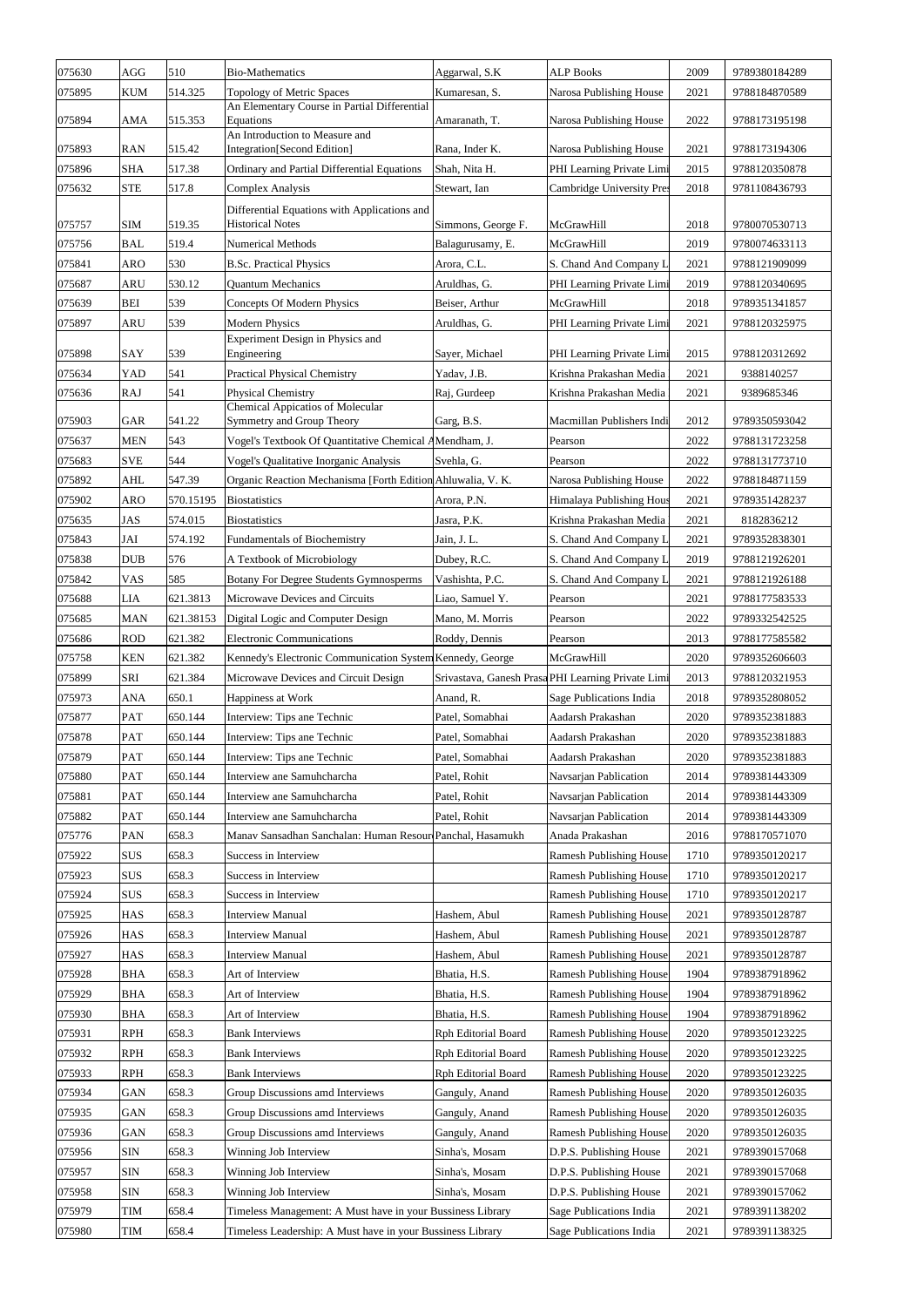| 075970 | LAL        | 658.57  | Design Thinking                                                                          | Lal, Devyani M.         | Sage Publications India           | 2021 | 9789391370701      |
|--------|------------|---------|------------------------------------------------------------------------------------------|-------------------------|-----------------------------------|------|--------------------|
| 075954 | <b>JOS</b> | 658.85  | Sales People Don't Lie                                                                   | Joseph, Roshan L.       | Sage Publications India           | 2018 | 9789352807123      |
| 075633 | <b>RAT</b> | 660.6   | <b>Basic Biotechnology</b>                                                               | Ratledge, Colin         | Cambridge University Pres         | 2017 | 9780521729475      |
| 075837 | <b>SIN</b> | 660.6   | <b>Biotechnology Expanding Horizons</b>                                                  | Singh B.D.              | Kalyani Publishers                | 2020 | 9789327222982      |
| 075905 | <b>GUP</b> | 660.6   | <b>Biotechnology and Genomics</b>                                                        | Gupta, P.K.             | Rastogi Publications              | 2017 | 978817338450       |
| 075812 | <b>RAY</b> | 704.039 | Bhartiya Kala                                                                            | Ray, Uday Narayan       | Lokbharti Prakashan               | 2019 | 9788180319167      |
| 075752 | <b>MUL</b> | 737     | Bharatiya Sikko ka Itihas                                                                | Mule, Gunkar            | Rajkamal Prakashan                | 2019 | 9788126719327      |
| 075708 | JAI        | 791     | Rangdarshan                                                                              | Jain, Namichandra       | RadhaKrushn                       | 2016 | 9788171193318      |
| 075709 | <b>TAN</b> | 791     | Mohan-Rakesh Rang- Shilp aur Pradrshan                                                   | Taneja, Jaydev          | RadhaKrushn                       | 2018 | 9788171197224      |
| 075715 | <b>SIN</b> | 791     | Film Nirdeshan                                                                           | sinha, Kuldeep          | RadhaKrushn                       | 2014 | 9788183610988      |
| 075755 | <b>MEE</b> | 791     | Theatre of Roots                                                                         | Mee, Erin B.            | <b>Seagull Books</b>              | 2007 | 9781905422760      |
| 075884 | <b>ALK</b> | 791     | Prachin Bharatiya Veshbhusha                                                             | Alkaji, Roshan          | Rashtriya Pustak Nyas, Bha        | 2017 | 8123737548         |
| 075890 | <b>VAT</b> | 792     | Parmaparik Bhartiya Rangmanch: Anant Dha Vatsyayan, Kapila                               |                         | National Book Trust, India        | 2017 | 8123714327         |
| 075891 | <b>AVA</b> | 792     | Bharat Me Pradarshan Parampara                                                           | Avasthi, Suresh         | National Book Trust, India        | 2017 | 812375518-x        |
| 075820 | <b>DAV</b> | 792.01  | Aapani Rangbhumi                                                                         | Dave, Bharat            | Asait Sahitya Sabha               | 1995 |                    |
| 075871 | <b>LAW</b> | 808.06  | <b>Writing Skills</b>                                                                    | laws, anne              | Orient Black-Swan                 | 2011 | 9788125041566      |
| 075870 | <b>CHA</b> | 813.3   | The Scarlet Letter and Other Writings                                                    | Chatterjee, Srirupa     | Orient Black-Swan                 | 2016 | 9788125062875      |
|        |            | 820     |                                                                                          |                         |                                   | 2021 |                    |
| 075663 | <b>BOA</b> |         | Ferns: An Anthology of Prose Poetry                                                      | <b>Board of Editors</b> | Orient Black-Swan                 |      | 9789354420979      |
| 075664 | <b>BOA</b> | 820     | Ferns: An Anthology of Prose Poetry                                                      | <b>Board of Editors</b> | Orient Black-Swan                 | 2021 | 9789354420979      |
| 075665 | <b>BOA</b> | 820     | Ferns: An Anthology of Prose Poetry                                                      | <b>Board of Editors</b> | Orient Black-Swan                 | 2021 | 9789354420979      |
| 075666 | <b>BOA</b> | 820     | Ferns: An Anthology of Prose Poetry                                                      | <b>Board of Editors</b> | Orient Black-Swan                 | 2021 | 9789354420979      |
| 075667 | <b>BOA</b> | 820     | Glimpses of Infinity                                                                     | <b>Board of Editors</b> | Orient Black-Swan                 | 2021 | 9789354421020      |
| 075668 | <b>BOA</b> | 820     | Glimpses of Infinity                                                                     | <b>Board of Editors</b> | Orient Black-Swan                 | 2021 | 9789354421020      |
| 075669 | <b>BOA</b> | 820     | <b>Glimpses of Infinity</b>                                                              | Board of Editors        | Orient Black-Swan                 | 2021 | 9789354421020      |
| 075670 | <b>BOA</b> | 820     | Glimpses of Infinity                                                                     | <b>Board of Editors</b> | Orient Black-Swan                 | 2021 | 9789354421020      |
| 075671 | <b>BOA</b> | 820     | Florets: An anthology Of Prose and Poetry                                                | <b>Board of Editors</b> | Orient Black-Swan                 | 2021 | 9789354421037      |
| 075672 | <b>BOA</b> | 820     | Florets: An anthology Of Prose and Poetry                                                | <b>Board of Editors</b> | Orient Black-Swan                 | 2021 | 9789354421037      |
| 075673 | <b>BOA</b> | 820     | Florets: An anthology Of Prose and Poetry                                                | <b>Board of Editors</b> | Orient Black-Swan                 | 2021 | 9789354421037      |
| 075674 | <b>BOA</b> | 820     | Florets: An anthology Of Prose and Poetry                                                | <b>Board of Editors</b> | Orient Black-Swan                 | 2021 | 9789354421037      |
| 075860 | <b>BAH</b> | 820.3   | Advanced Learner's English-Hindi Dictionary Bahri, Hardev                                |                         | Rajpal                            | 2018 | 817028290-x        |
| 075864 | <b>MEH</b> | 820.3   | The Transliterated Gujarati-English-Gujarati-IMehta, C.V.                                |                         | Parshva Publication               | 2018 | 935108924-x        |
| 075875 | <b>PAT</b> | 820.3   | Englishma Sadsadat Vatchit                                                               | Patel, Vasant           | R.R.Sheth                         | 2018 | 9789351228233      |
| 075876 | <b>PAT</b> | 820.3   | Englishma Saral Vatchit                                                                  | Patel, Vasant           | R.R.Sheth                         | 2020 | 9789389858167      |
| 075945 | <b>BAJ</b> | 820.3   | Principle Guide To ELT and IELT                                                          | Bajaj, Neha             | <b>Rajat Publications</b>         | 2021 | 9788178805337      |
| 075862 | <b>GAU</b> | 820.7   | <b>Basic English Grammar</b>                                                             | Gaur, D. S.             | Sanskruti Prakashan               | 2016 | 9789383977338      |
| 075868 | <b>SHA</b> | 820.7   | <b>English Grammar Learn Easily</b>                                                      | Shah, Ypendra N.        | Gurjar Sahitya Prakashan          | 2017 | 9789385581465      |
| 075906 | <b>RAT</b> | 820.7   | Golden Rules Of English Grammar                                                          | Rathod, B.C.            | <b>Akshar Publication</b>         | 2022 | 9788192945194      |
| 075910 | <b>BUI</b> | 820.7   | Build A Strong Base Spelling power                                                       |                         | G.K. Publications                 | 2012 | 9788183555531      |
| 075938 | <b>LAL</b> | 820.7   | Priciple Guide To Understandig Grammar                                                   | Lal, Mehak              | <b>Rajat Publications</b>         | 2021 | 9788178805498      |
| 075939 | <b>HAL</b> | 820.7   | <b>Spelling Rules</b>                                                                    | Halman, H.              | Rajat Publications                | 2022 | 9788178800783      |
| 075955 | G V        | 820.7   | English Grammar Usage for Technical Studer G Victor Emmanuel RajdD.P.S. Publishing House |                         |                                   | 2022 | 9789390157044      |
| 075975 | <b>LAL</b> | 820.7   | Principle Guide To English Grammar                                                       | Lal, Mehak              | <b>Rajat Publications</b>         | 2021 | 9788178805344      |
| 075679 | <b>NAG</b> | 820.9   | English Literary Criticism and Theory                                                    | Nagarajan, M. s.        | Orient Black-Swan                 | 2020 | 9788125030089      |
| 075680 | <b>NAG</b> | 820.9   | English Literary Criticism and Theory                                                    | Nagarajan, M. s.        | Orient Black-Swan                 | 2020 | 9788125030089      |
| 075681 | <b>NAG</b> | 820.9   | English Literary Criticism and Theory                                                    | Nagarajan, M. s.        | Orient Black-Swan                 | 2020 | 9788125030089      |
| 075682 | <b>NAG</b> | 820.9   | English Literary Criticism and Theory                                                    | Nagarajan, M. s.        | Orient Black-Swan                 | 2020 | 9788125030089      |
| 075800 | <b>PRA</b> | 820.9   | A Background to The Study of English literat Prasad, B.                                  |                         | <b>Trinity Press</b>              | 2018 | 9789351380429      |
| 075814 | <b>REE</b> | 820.9   | English Literature : An Introduction For Fore Rees, R. J.                                |                         | MacMillan                         | 2012 | 333904338          |
| 075815 | <b>WOO</b> | 820.9   | An Outline History of The English Language   Wood, Frederick T.                          |                         | <b>Trinity Press</b>              | 2019 | 9789351380931-0275 |
| 075821 | <b>NAI</b> | 820.9   | A history of Indian English Literature                                                   | Naik, M.K.              | Sahitya Akadami                   | 2021 | 9788126018727      |
| 075675 | MEH        | 823     | Gems of Short Fiction                                                                    | Mehrotra, Madhu         | Orient Black-Swan                 | 2019 | 9788125043041      |
| 075676 | <b>MEH</b> | 823     | Gems of Short Fiction                                                                    | Mehrotra, Madhu         | Orient Black-Swan                 | 2019 | 9788125043041      |
| 075677 | <b>MEH</b> | 823     | Gems of Short Fiction                                                                    | Mehrotra, Madhu         | Orient Black-Swan                 | 2019 | 9788125043041      |
| 075678 | <b>MEH</b> | 823     | Gems of Short Fiction                                                                    | Mehrotra, Madhu         | Orient Black-Swan                 | 2019 | 9788125043041      |
| 075900 | <b>NAR</b> | 823     | Malgudi Days                                                                             | Narayan, R.K.           | <b>Indian Thought Publication</b> | 2021 | 9788185986173      |
| 075944 | LAL        | 824     | Principle Guide To Effective Letter Writting                                             | Lal, Mehak              | <b>Rajat Publications</b>         | 2022 | 9788178805320      |
| 075759 | <b>PAT</b> | 850.3   | Sahitykruti Parichay                                                                     | Patel, Mehul            | <b>Akshar Book Agency</b>         | 2021 |                    |
| 075760 | <b>PAR</b> | 850.3   | U.G.C. NET/ J.R.F./ GSET : Gujarati                                                      | Paramar, Mitesh         | <b>Akshar Book Agency</b>         | 2021 |                    |
| 075861 | GAU        | 850.3   | English Gujarati paragraph Writing                                                       | Gaur, D. S.             | Sanskruti Prakashan               | 2016 | 9789383977314      |
| 075825 | <b>VYA</b> | 850.4   | Sahitya Vivechan na Siddhanto                                                            | Vyas, Satish            | Arunoday Prakashan                | 2021 | 9789380468112      |
|        |            |         |                                                                                          |                         |                                   |      |                    |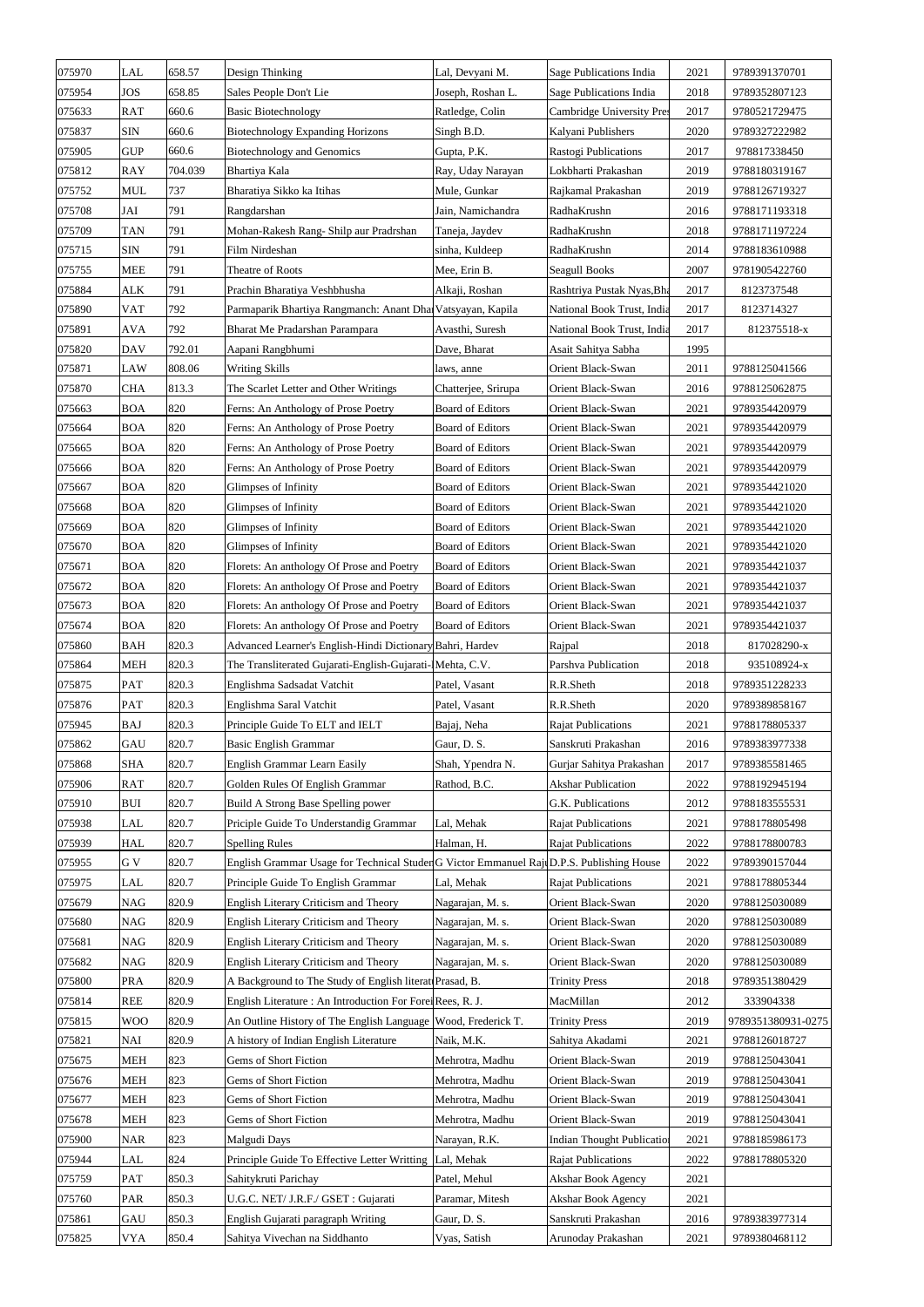| 075827 | <b>NAY</b> | 850.4 | Kosh ane Sushinu Mahatva and Prakar, Sahity Nayak, Ratilal      |                                             | Aadarsh Prakashan         | 2012 | 9789381404652 |
|--------|------------|-------|-----------------------------------------------------------------|---------------------------------------------|---------------------------|------|---------------|
| 075828 | <b>DAV</b> | 850.9 | Gujarati Sahityano Itihas (1910-1935) Granth-Dave Ramesh R.     |                                             | Gujarati Sahitya Parishad | 2021 |               |
| 075829 | <b>DES</b> | 850.9 | Gujarati Sahityano Itihas(1936-1950) Granth-Desai, Parul Kandrp |                                             | Gujarati Sahitya Parishad | 2018 | 9788193884294 |
| 075830 | <b>DES</b> | 850.9 | Gujarati Sahityano Itihas(1936-1950) Granth-Desai, Parul Kandrp |                                             | Gujarati Sahitya Parishad | 2018 | 9788193907412 |
| 075833 | <b>PAT</b> | 850.9 | Gujarati Sahityano Gyansagar                                    | Patel B.S.                                  | Divain Pablications       | 2020 | 9789381002278 |
| 075851 | <b>MAN</b> | 851   | Mariz: Astitva ane Vyaktitva                                    | Maniar, Raish                               | R.R.Sheth                 | 2022 | 9789351228677 |
| 075797 | <b>DES</b> | 852   | Kasturba                                                        | Desai, Narayan                              | Gurjar Prakashan          | 2013 | 9788184808513 |
| 075823 | AMI        | 852   | Jambudiya Rang nu Ful ane Bija                                  | Amin, Mahendra                              | Gujarat Vishvkosh Prakas  | 2009 |               |
| 075826 | <b>MAH</b> | 852   | Gujarati Pratinidhi Ekankio                                     | Maheta, Chandravadan                        | Aadarsh Prakashan         | 2021 | 9789352380688 |
| 075835 | <b>VYA</b> | 852   | Gujarati Natak                                                  | Vyas, Satish                                | Pashva Pablication        | 2018 | 9789351088455 |
| 075824 | <b>PAT</b> | 853   | Aangtuk                                                         | Patel, Dhiruben                             | Zen Opus                  | 2021 | 9789390521524 |
| 075831 | <b>JOS</b> | 853   | Umashankar Joshini Shreshth Vartao                              | Joshi, Umashankar                           | Gurjar Sahitya Bhavan     | 2017 | 9789351624172 |
| 075832 | <b>JOS</b> | 853   | Goshthi                                                         | Joshi, Umashankar                           | Gurjar Sahitya Bhavan     | 2019 | 9789351625797 |
| 075846 | <b>PAT</b> | 853   | Zindgi Express                                                  | Patel, Aarti                                | Navbharat Sahitya Mandir  | 2018 | 9789351980452 |
| 075847 | <b>GAR</b> | 853   | Ikigai                                                          | Garsiya, Hector                             | Manjul Publishing House   | 2021 | 9789390085293 |
| 075849 | <b>SAV</b> | 853   | Mrutyunjay                                                      | Savant, Shivaji                             | R.R.Sheth                 | 2022 | 9788194304388 |
| 075854 | <b>KOE</b> | 853   | Elkemist                                                        | Koelo, Polo                                 | R.R.Sheth                 | 2021 | 9789351228332 |
| 075855 | JOH        | 853   | Hu Moved My Chiz                                                | Johnsan, Spensar                            |                           |      | 9789351228462 |
| 075857 | <b>MUR</b> | 853   | Manni Vat                                                       | Murti, Sudha                                | R.R.Sheth                 | 2021 | 9789351226659 |
| 075858 | <b>DES</b> | 853   | Bharelo Agni                                                    | Desai, Ramanlal V.                          | R.R.Sheth                 | 2020 | 9789389858990 |
| 075796 | <b>DAV</b> | 854   | Rangvimarsh                                                     | Dave, Bharat                                | Gurjar Prakashan          | 2015 | 9789383815647 |
| 075799 | <b>BHA</b> | 854   | Bharatiya Sanskruti Shu Che?                                    | Bhatt, Nanabhai                             | Gurjar Prakashan          | 2015 | 9789383815586 |
| 075834 | <b>VED</b> | 854   | Laghunaval Vimarsh                                              | Ved, Naresh                                 | Pashva Pablication        | 2017 | 9789351088332 |
| 075836 | <b>BHA</b> | 854   | Sahityik Nibandho and Kruti Samiksha                            | Bharmbhatt, Prasad                          | Pashva Pablication        | 2016 | 9789351086642 |
| 075850 | AGR        | 854   | Jina Iska Name Hai                                              | Agrawal, Umesh                              | R.R.Sheth                 | 2017 | 9789351225805 |
| 075852 | <b>BOA</b> | 854   | Garbhsanskar                                                    | Boarkar, Gauri                              | R.R.Sheth                 | 2021 | 9789351221371 |
|        | <b>BHO</b> | 854   | Vignanvishv                                                     | Bhole, Rahul                                | R.R.Sheth                 | 2020 | 9789390298242 |
| 075853 |            |       |                                                                 |                                             |                           |      |               |
| 075856 | <b>HAR</b> | 854   | Sepiyans: Manavjatino Sakshipt Itihas                           | Harari, Yuval Noa                           | R.R.Sheth                 | 2021 | 9789351228721 |
| 075859 | <b>BAK</b> | 858   | Bakshinama                                                      | Bakshi, Chandrakant                         | Pravin Prakashan          | 2020 | 9788177909890 |
| 075713 | <b>CHA</b> | 860.4 | Aadhunik Hindi Natak ka Agradut: Mohan ral Chatak, Govind       |                                             | RadhaKrushn               | 2016 | 9788171198177 |
| 075714 | <b>VAS</b> | 860.4 | <b>Television Lekhan</b>                                        | Vasahat, Asagar                             | RadhaKrushn               | 2014 | 9788171796564 |
| 075690 | <b>GUL</b> | 862   | Kharashe                                                        | Gulzar                                      | RadhaKrushn               | 2016 | 9788171198498 |
| 075691 | <b>UPR</b> | 862   | Paglae Log                                                      | Upreti, Prabhat kumar                       | RadhaKrushn               | 2013 | 9788183616249 |
| 075692 | <b>KAR</b> | 862   | Bali                                                            | karnad, Girish                              | RadhaKrushn               | 2018 | 9788183617970 |
| 075693 | <b>KAR</b> | 862   | Rakt Kalyan                                                     | karnad, Girish                              | RadhaKrushn               | 2015 | 9788171191710 |
| 075694 | <b>KAR</b> | 862   | Tugalak                                                         | karnad, Girish                              | RadhaKrushn               | 2020 | 9788171197903 |
| 075695 | <b>KAR</b> | 862   | Yayati                                                          | karnad, Girish                              | RadhaKrushn               | 2019 | 9788171196272 |
| 075696 | <b>KAR</b> | 862   | Agni aur Barkha                                                 | karnad, Girish                              | RadhaKrushn               | 2019 | 9788171195992 |
| 075697 | <b>KAR</b> | 862   | Hayvadan                                                        | karnad, Girish                              | RadhaKrushn               | 2020 | 9788171193615 |
| 075698 | <b>SAR</b> | 862   | Baki Itihas                                                     | Sarkar, Badal                               | RadhaKrushn               | 2018 | 9788171196005 |
| 075699 | <b>BRE</b> | 862   | Khadiya ka Ghera                                                | Bresht, Bartolt                             | RadhaKrushn               | 2021 | 9788171197606 |
| 075700 | AAI        | 862   | Fujiyama                                                        | Aaitmatov, Chingej                          | RadhaKrushn               | 2021 | 9788171192861 |
| 075701 | <b>CHE</b> | 862   | Hansni                                                          | Chekhov, Enton                              | RadhaKrushn               | 2017 | 9788171196326 |
| 075702 | <b>CHE</b> | 862   | Cheri ka Bagicha                                                | Chekhov, Enton                              | RadhaKrushn               | 2020 | 9788171196494 |
| 075703 | <b>CHE</b> | 862   | Teen Bahene                                                     | Chekhov, Enton                              | RadhaKrushn               | 2017 | 9788171797783 |
| 075704 | <b>BHA</b> | 862   | Bina Diwaro ke Ghar                                             | Bhandari, Mannu                             | RadhaKrushn               | 2017 | 9788171197590 |
| 075705 | <b>BHA</b> | 862   | Ujali Nagari Chatur Raja                                        | Bhandari, Mannu                             | RadhaKrushn               | 2013 | 9788183616331 |
| 075706 | <b>BHA</b> | 862   | Agin Tiriya                                                     | Bharti, Ravindra                            | RadhaKrushn               | 2011 | 9788183614399 |
| 075707 | <b>PAN</b> | 862   | Chor Nikalke Bhaga                                              | Pande, Mrunal                               | RadhaKrushn               | 2015 | 9788183614856 |
| 075710 | <b>TAN</b> | 862   | Mohan-Rakesh: Ekatra                                            | Taneja, Jaydev                              | RadhaKrushn               | 2019 | 9788171193929 |
| 075711 | <b>SIN</b> | 862   | Hindi Natak                                                     | Sinh, Bacchan                               | RadhaKrushn               | 2022 | 9788171193455 |
| 075802 | <b>MIS</b> | 862   | Narad ki Vina                                                   | Mishrra, Lakshminarayar Lokbharti Prakashan |                           | 2013 | 9788180317477 |
| 075803 | <b>MIS</b> | 862   | Dharti ka Raday                                                 | Mishra, Lakshminarayan Lokbharti Prakashan  |                           | 2013 | 9788180317545 |
| 075804 | <b>MAR</b> | 862   | Patthar aur Parchaiya                                           | Markendey                                   | Lokbharti Prakashan       | 2013 | 9788180317675 |
| 075805 | <b>KUM</b> | 862   | Ek Kanth Vishpayi                                               | Kumar, Dushyant                             | Lokbharti Prakashan       | 2016 | 9788180317934 |
| 075806 | <b>SIN</b> | 862   | Yamgatha                                                        | Sinh, Dudhnanth                             | Lokbharti Prakashan       | 2018 |               |
| 075807 | <b>TEN</b> | 862   | Sakharam Bainder                                                | Tendulkar, Vijay                            | Lokbharti Prakashan       | 2014 | 9788180315602 |
| 075808 | <b>TEN</b> | 862   | Panchi ese Ate Hai                                              | Tendulkar, Vijay                            | Lokbharti Prakashan       | 2020 | 9788180315626 |
| 075809 | SOM        | 862   | Itishri                                                         | Somanathan                                  | Lokbharti Prakashan       | 2013 | 9788180318191 |
| 075810 | <b>NAY</b> | 862   | Aahuti                                                          | Nayar, K.S. Somanath                        | Sumitra Prakashan         | 2013 |               |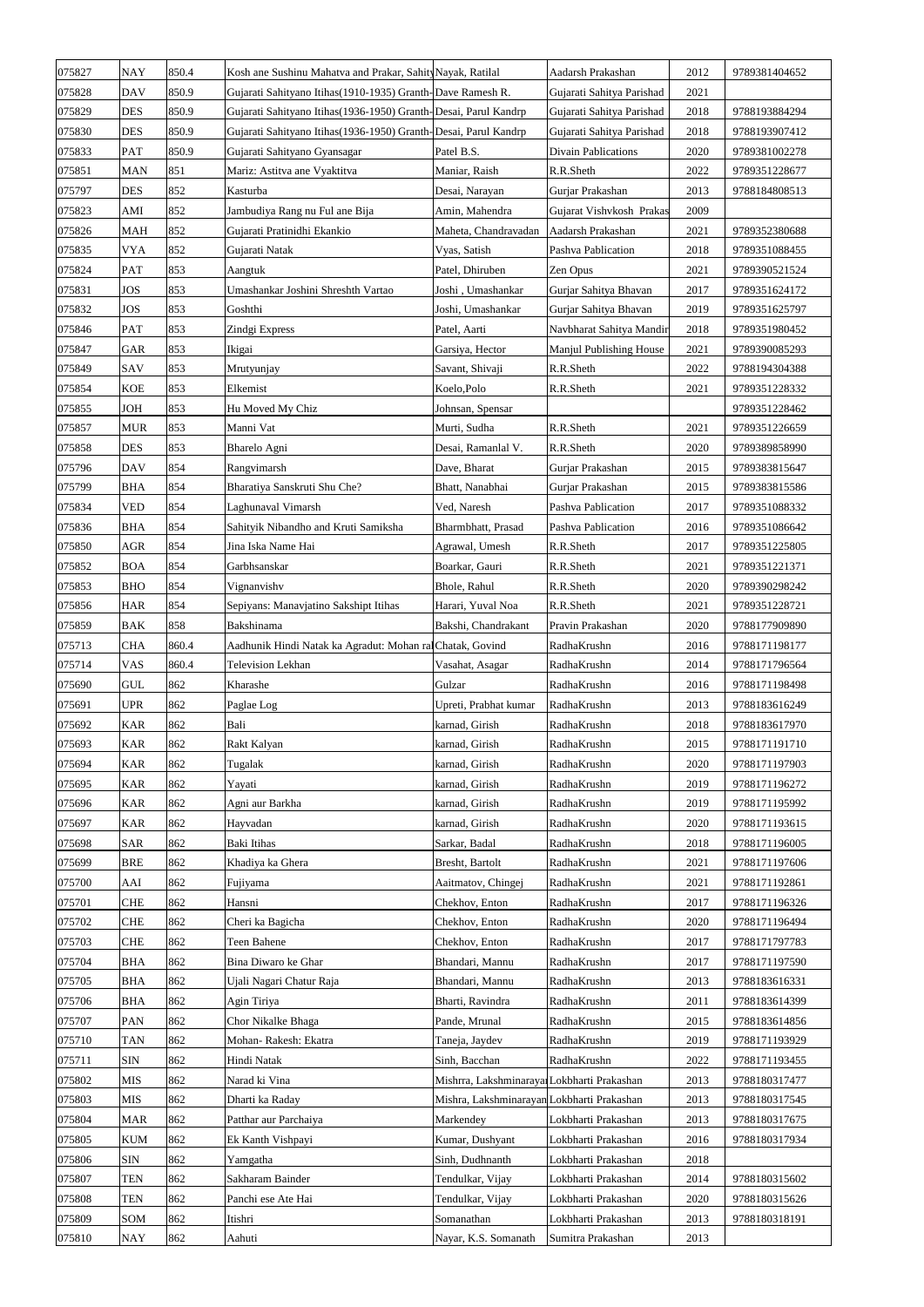| 075811           | <b>RAS</b> | 862     | Mohan Rakesh aur Unke Natak                                                                  | Rastogi, Girish                         | Lokbharti Prakashan                      | 2020 | 9788180313387                  |
|------------------|------------|---------|----------------------------------------------------------------------------------------------|-----------------------------------------|------------------------------------------|------|--------------------------------|
| 075883           | <b>VAR</b> | 862     | Mere Priya Natak                                                                             | Varma, Surendra                         | Rashtriya Pustak Nyas, Bha               | 2016 | 8123773765                     |
| 075885           | PIL        | 862     | Mandir Ka Hathi                                                                              | Pillai, Omcheri N. N.                   | National Book Trust, India               | 2013 | 8123729278                     |
| 075886           | RAI        | 862     | Television Natak Ki Patkatha                                                                 | Raina, Gaurishankar                     | National Book Trust, India               | 2012 | 8123768168                     |
| 075887           | <b>MIS</b> | 862     | P. Lakshmi Narayan Mishra ke Shreshtha Eka Mishra, Vishvambharnat National Book Trust, India |                                         |                                          | 2012 | 8123763123                     |
| 075689           | <b>RAK</b> | 863     | Bina Had- Mans ke Aadmi                                                                      | Rakesh, Mohan                           | RadhaKrushn                              | 2013 |                                |
| 075888           | <b>SHR</b> | 864     | Dakshin Bharat ke Mandir                                                                     | Shrinivasan, K.R.                       | National Book Trust, India               | 2016 | 8123718675                     |
| 075712           | <b>TAN</b> | 868     | Natakkar Jayshankar Prasad                                                                   | Taneja, Satyendra kumar RadhaKrushn     |                                          | 2015 | 9788171193134                  |
| 075649           | <b>SHR</b> | 900     | Itihas Lekh: Ek Pathyapustak                                                                 | Shreedharn, I                           | Orient Black-Swan                        | 2021 | 9788125042808                  |
| 075761           | <b>VAG</b> | 900.1   | Itihasnu Paddhatishashtra                                                                    | Vaghela, Arun                           | Akshar Book Agency                       | 2021 |                                |
| 075731           | <b>THA</b> | 900.3   | Itihas ki Punrvyakhya                                                                        | Thapar, Romila                          | Rajkamal Prakashan                       | 2019 | 9788171782338                  |
| 075659           | <b>DEV</b> | 909     | Samkalin Vishv Ka Itihas 1890-2008                                                           | Dev, Arjun                              | Orient Black-Swan                        | 2022 | 9788125036968                  |
| 075738           | <b>SHA</b> | 909     | Vishv Itihas ki Bhumika                                                                      | Sharma, Ramsharan                       | Rajkamal Prakashan                       | 2020 | 9788126719686                  |
| 075795           | <b>SHA</b> | 909.82  | Bisvi Shatabdika Vishv                                                                       | Sharma, D.C.                            | Anamika Publisher                        | 2012 | 9788179755501                  |
| 075729           | <b>HAB</b> | 930     | Pragaitihas                                                                                  | Habbib, Irfan                           | Rajkamal Prakashan                       | 2019 | 9788126725182                  |
| 075736           | <b>SHA</b> | 930     | Shudro ka Prachin Itihas                                                                     | Sharma, Ramsharan                       | Rajkamal Prakashan                       | 2021 | 9788126707553                  |
| 075748           | <b>PRA</b> | 930     | Prachin Vishvka Uday evm Vikas                                                               | Prasad, Om Prakash                      | Rajkamal Prakashan                       | 2016 | 9788126719938                  |
| 075653           | <b>CHA</b> | 934     | Bhartiy Itihas Ka Aadikal                                                                    | Chakravarti, Ranveer                    | Orient Black-Swan                        | 2017 | 9788125047056                  |
| 075717           | <b>MUK</b> | 934     | Hindu Sabhyata                                                                               | Mukharji, Radhakumud Rajkamal Prakashan |                                          | 2016 | 9788126705030                  |
| 075719           | <b>KOS</b> | 934     | Prachin Bharat ki Sanskruti aur Sabhyata                                                     | Kosambi, Damodar DharRajkamal Prakashan |                                          | 2020 | 9788171788019                  |
| 075732           | <b>SHA</b> | 934     | Arya evm Hadappa Sanskrutiyo ki Bhinnata                                                     | Sharma, Ramsharan                       | Rajkamal Prakashan                       | 2016 | 9788126713776                  |
| 075734           | <b>SHA</b> | 934     | Prachin Bharat me Rajnitik Vichar evm Sanst Sharma, Ramsharan                                |                                         | Rajkamal Prakashan                       | 2017 | 9788126707584                  |
| 075735           | <b>SHA</b> | 934     | Prachin Bharat me Bhautik Pragati evm Sama Sharma, Ramsharan                                 |                                         | Rajkamal Prakashan                       | 2018 | 9788171780846                  |
| 075750           | GAU        | 934     | Prachin Bharat                                                                               | Gaurav, Prashant                        | Rajkamal Prakashan                       | 2018 | 9788126717439                  |
| 075749           | <b>PRA</b> | 940.28  | Madhyakalin Eorop                                                                            | Prasad, Om Prakash                      | Rajkamal Prakashan                       | 2011 | 9788126720361                  |
| 075844           | <b>MAH</b> | 940.28  | Aadhunik Europka Itihas                                                                      | Mahajan, Vidhyadhar                     | S. Chand And Company L                   | 2021 | 9788121911269                  |
| 075650           | <b>CHA</b> | 954     | Aadhunik Bharat Ka Itihas                                                                    | Chandra, Vipin                          | Orient Black-Swan                        | 2021 | 9789390122639                  |
| 075651           | <b>MEN</b> | 954     | Aadhunik Bharat ka Sanskritik Itihas                                                         | Menan, Dilip M.                         | Orient Black-Swan                        | 2017 | 9788125034278                  |
| 075657           | <b>SHA</b> | 954     | Prarambhik Bharat Ka Parichay                                                                | Sharma, Ramsharan                       | Orient Black-Swan                        | 2019 | 9788125026518                  |
| 075718           | <b>MUK</b> | 954     | Prachin Bharat                                                                               | Mukharji, Radhakumud Rajkamal Prakashan |                                          | 2020 | 9788171780822                  |
| 075730           | <b>THA</b> | 954     | Bharat ka Itihas 1707 se 1857 tak                                                            | Thapar, Romila                          | Rajkamal Prakashan                       | 2021 | 9788126705689                  |
| 075743           | <b>MAD</b> | 954     | Bharat Itihas aur Sanskruti                                                                  | Madhav, Gajanan                         | Rajkamal Prakashan                       | 2019 | 9788126718016                  |
| 075744           | <b>SAR</b> | 954     | Aadhunik Bharat 1885-1947                                                                    | Sarkar, Sumit                           | Rajkamal Prakashan                       | 2019 | 9788126705177                  |
| 075745           | <b>JHA</b> | 954     | Itihas-1                                                                                     | Jha, Vivekanand                         | Rajkamal Prakashan                       | 2003 |                                |
| 075746           | <b>JHA</b> | 954     | Itihas-2                                                                                     | Jha, Vivekanand                         | Rajkamal Prakashan                       | 1993 |                                |
| 075747           | <b>JHA</b> | 954     | Itihas-3                                                                                     | Jha, Vivekanand                         | Rajkamal Prakashan                       | 1994 |                                |
| 075790           | <b>CHA</b> | 954     | Bharat me Aarthik Rastravad ka Udabhav aur Chandra, Bipan                                    |                                         | Anamika Publisher                        | 2016 | 9788179756799                  |
| 075791           | <b>CHA</b> | 954     | Aadhunik Bharat me Upanevishavad Aur Ras Chandra, Bipan                                      |                                         | Anamika Publisher                        | 2019 | 9788179759868                  |
| 075792           | <b>CHA</b> | 954     | Aadhunik Bharat me Vichardhara Aur Rajniti Chandra, Bipan                                    |                                         | Anamika Publisher                        | 2018 | 9788179758250                  |
| 075793           | <b>CHA</b> | 954     | Samkalin Bharat ek Parichay                                                                  | Chandra, Bipan                          | Anamika Publisher                        | 2020 | 9788179758922                  |
| 075798           | <b>BHA</b> | 954     | Aapna Deshno Itihas                                                                          | Bhatt, Nanabhai                         | Gurjar Prakashan                         | 2015 | 9789383815616                  |
| 075813           | <b>DIN</b> | 954     | Sanskrutike Char Adhyay                                                                      | Dinkar Ramdhari Sinh                    | Lokbharti Prakashan                      | 2021 | 9789352210848                  |
| 075845           | <b>MAH</b> | 954.01  | Aadhunik BharatKa Itihas                                                                     | Mahajan, Vidhyadhar                     | S. Chand And Company L                   | 2020 | 9788121906418                  |
| 075654           | <b>KHA</b> | 954.02  | Madhyakalin Bharat Ka Sanskrutik Itihas                                                      | Khanna, Minaxi                          | Orient Black-Swan                        | 2018 | 9788125046981                  |
| 075655           | <b>SHR</b> | 954.02  | Madhyakalin Bharat: Prashashan, Samaj Evar Shrivastav, Niraj                                 |                                         | Orient Black-Swan                        | 2018 | 9788125040675                  |
| 075656           | <b>CHA</b> | 954.02  | Madyakalin Bharat: Rajniti, Samaj & Sanskri Chandra, Satish                                  |                                         | Orient Black-Swan                        | 2021 | 9789390122646                  |
| 075721           | <b>HAB</b> | 954.02  | Madhyakalin Bharat-1                                                                         | Habbib, Irfan                           | Rajkamal Prakashan                       | 2021 | 9788126704866                  |
| 075722           | <b>HAB</b> | 954.02  | Madhyakalin Bharat-2                                                                         | Habbib, Irfan                           | Rajkamal Prakashan                       | 2018 | 9788126704873                  |
| 075723           | <b>HAB</b> | 954.02  | Madhyakalin Bharat-3                                                                         | Habbib, Irfan                           | Rajkamal Prakashan                       | 2018 | 9788126704880                  |
| 075724           | <b>HAB</b> | 954.02  | Madhyakalin Bharat-4                                                                         | Habbib, Irfan                           | Rajkamal Prakashan                       | 2018 | 9788126704897                  |
| 075725           | <b>HAB</b> | 954.02  | Madhyakalin Bharat -5                                                                        | Habbib, Irfan                           | Rajkamal Prakashan                       | 2016 | 9788126704903                  |
| 075726           | <b>HAB</b> | 954.02  | Madhyakalin Bharat-6                                                                         | Habbib, Irfan                           | Rajkamal Prakashan                       | 2018 | 9788171787180                  |
| 075727           | <b>HAB</b> | 954.02  | Madhyakalin Bharat-7                                                                         | Habbib, Irfan                           | Rajkamal Prakashan                       | 2018 | 9788126701100                  |
|                  | <b>HAB</b> | 954.02  | Madhyakalin Bharat-8                                                                         | Habbib, Irfan                           | Rajkamal Prakashan                       | 2018 | 9788126706686                  |
| 075728           | <b>SHA</b> | 954.02  | Purva Madhyakalin Bharat Ka Samanti Sama Sharma, Ramsharan                                   |                                         |                                          | 2018 |                                |
| 075737<br>075739 | <b>MUK</b> | 954.02  | Madhyakalin Bharat Nae Aayam                                                                 | Mukhiya, Harbans                        | Rajkamal Prakashan<br>Rajkamal Prakashan | 2019 | 9788171785605<br>9788126701377 |
|                  | GAU        | 954.02  | Purva Madhyakalin Bharat Ka Samanti Sama Gaurav, Prashant                                    |                                         | Rajkamal Prakashan                       | 2016 | 9788126717446                  |
| 075751<br>075840 |            | 954.02  | Madhyakalin Bharat                                                                           | Mahajan, V.D.                           | S. Chand And Company L                   | 2021 | 9788121906524                  |
|                  | MAH        | 954.03  | Bhartiya Svadhinta Sangramka Itihas                                                          |                                         | RadhaKrushn                              | 2022 | 9788183615082                  |
| 075716           | <b>GAN</b> | 954.031 |                                                                                              | Ganguli, Ashok                          |                                          |      |                                |
| 075652           | <b>SUB</b> |         | Bharat ka Itihas 1707 se 1857 tak                                                            | Subhrmaniy, Lakshmi                     | Orient Black-Swan                        | 2021 | 9788125049890                  |